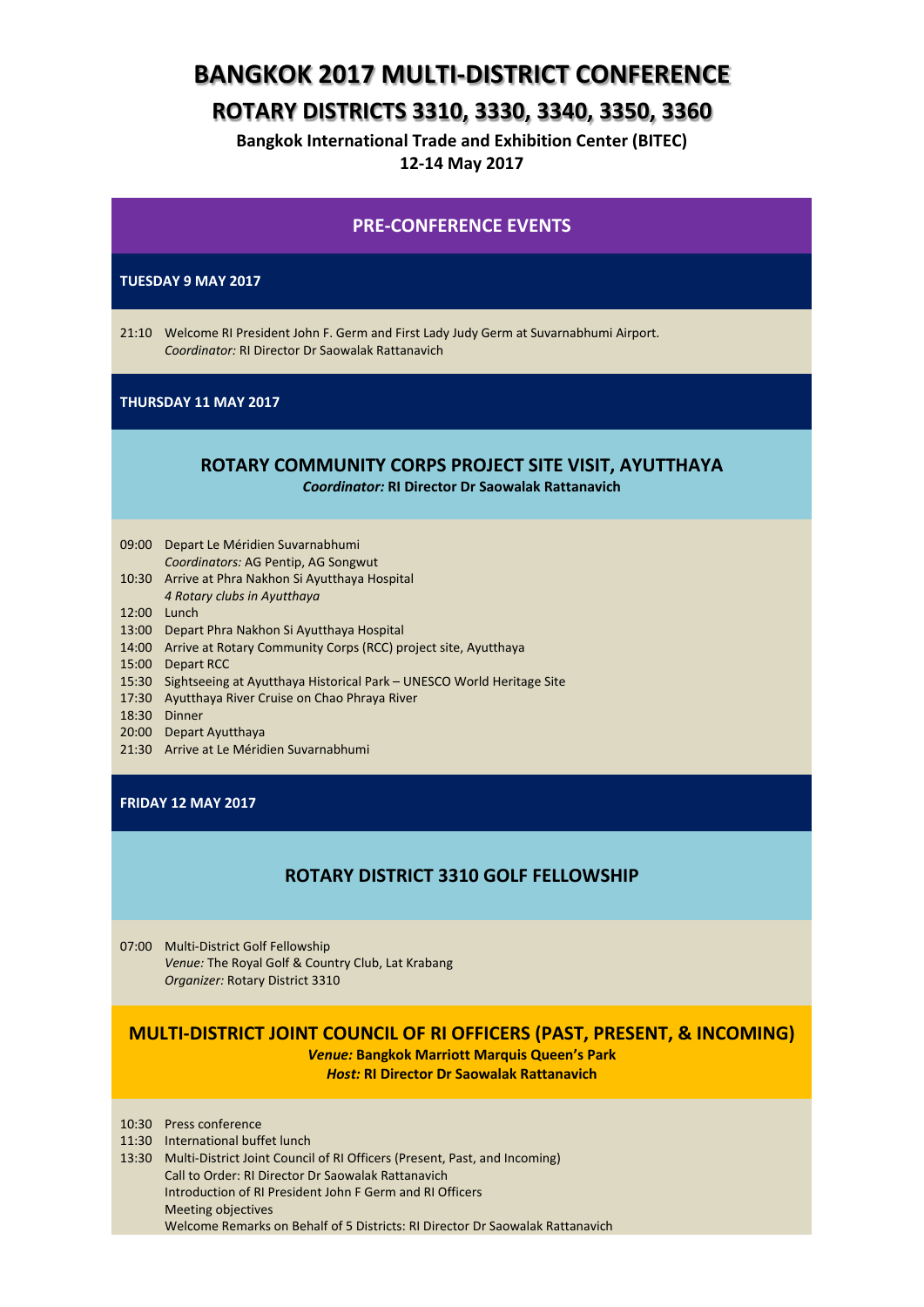Brief reports of District Governors (5 minutes each) Open Forum: Any topics beneficial for the development of clubs, districts, zones, and RI Moderator: RI Director Dr Saowalak Rattanavich Questions & Answers Concluding Remarks & Vote of Thanks: Past RI Director Noraseth Pathmanand Closing Remarks: RI Director Dr Saowalak Rattanavich

### 15:00 Meeting adjourned

#### **ROTARY DISTRICT 3310**

### **DISTRICT LEADERSHIP SEMINAR**

*Venue:* **Avana Hotel Bangkok**

- 14:00 DG Michael Angelo Caruso *RC Troy, Michigan, USA* **Effective Leadership: Getting People to do Stuff**
- 14:45 IPP Ong Hock Siew *RC Bandar Utama, Malaysia* **The Key to Strategic Thinking**
- 15:15 Refreshment Break
- 15:45 DGND Jeff Yong *RC Bandar Seri Begawan, Brunei Darussalam* **On Teamwork and Team-Building Strategies**
- 16:15 DG Michael Angelo Caruso, Moderator *Panel Discussion* **Rotary's Avenues of Service**
- 17:00 Seminar adjourned

#### **WELCOME DINNER**

*Guest of Honor:* **RI President John F Germ** *Venue:* **Grand Ballroom, Avana Hotel Bangkok** *Attire:* **Formal**

- 18:30 Cocktail Reception | Fellowship
- 19:00 All delegates to be seated
- 19:15 Guest of Honor RI President John Germ arrives
- 19:20 Welcome Address: AG Sylvia Lee *District 3310 Organizing Chair*
- 19:30 Dinner
- 19:50 Introduction of clubs
- 20:00 Opening Address: DG Michael Yee *District 3310*
- 20:45 Guest of Honor Address: RI President John Germ

### **PRESENTATION OF DISTRICT 3310 GOVERNOR 2018-19**

- 21:00 DG Michael Yee introduces DGN Henry Tan, District Governor 2018-19
- 21:05 Acceptance Speech: DGN Henry Tan
- 21:10 Announcement of Golf Competition Winners
- 21:15 **PRESENTATION OF DISTRICT AWARDS** Presider: PP Dato' Thomas Ngu, District Awards Chair

22:00 Dinner adjourned

### **MULTI-DISTRICT CONFERENCE PROGRAM**

#### **SATURDAY 13 MAY 2017**

## **GENERAL SESSION 1 OPENING CEREMONY**

**Presider: DG Jason Lim, Rotary District 3350** *Venue:* **Grand Halls 201-203 (Second Floor)**

07:45 Registration | Fellowship

08:40 All delegates to be seated

08:50 Safety briefing - BITEC Security Officer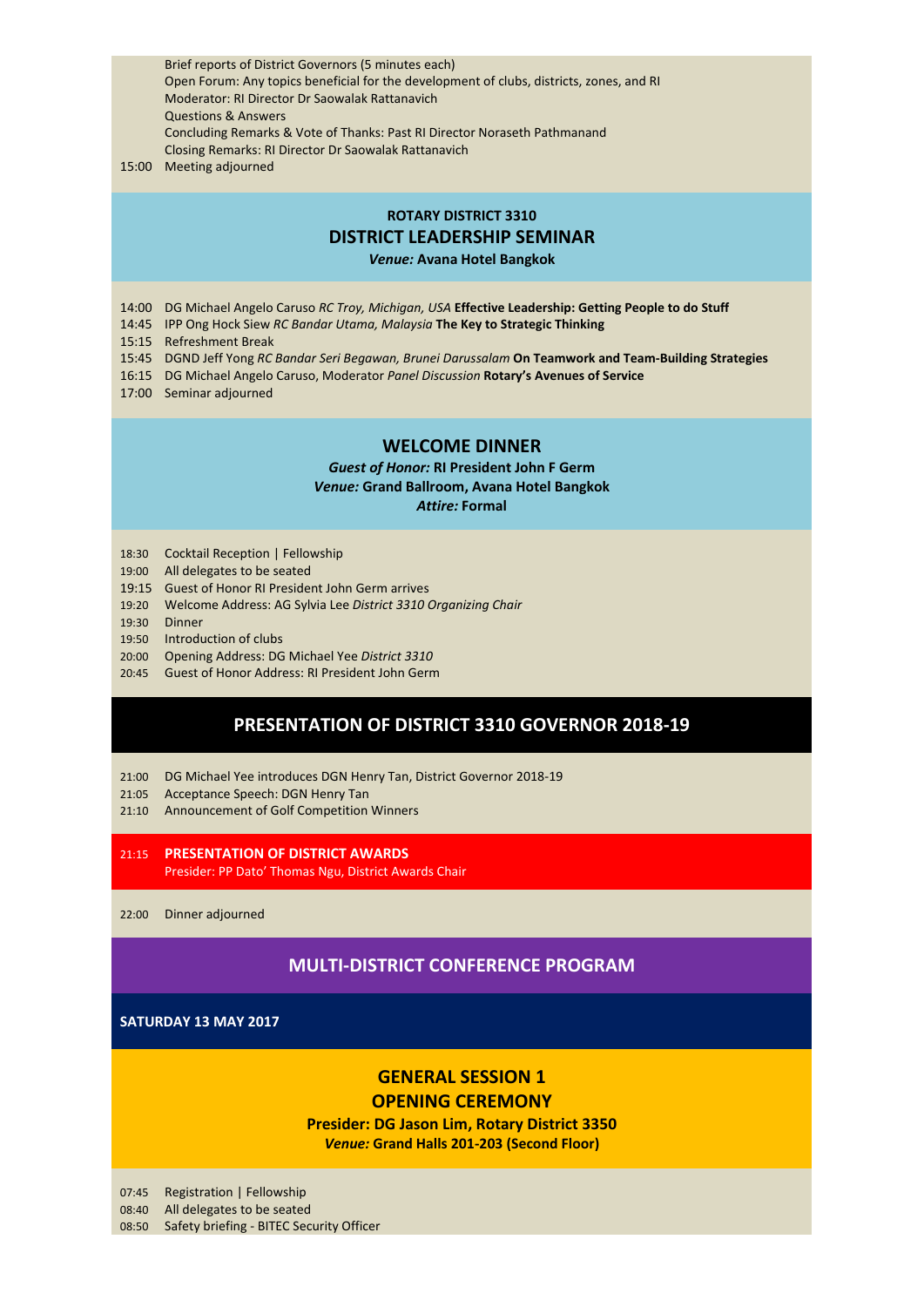- 09:00 DGND Thanongsak Pongsri introduces the District Governors and their Spouses (All on the stage)
- 09:10 Call to Order & Opening Address: DG Jason Lim
- 09:15 Presentation of Flags and National Anthems
- 09:35 Welcome Address: PDG Suchada Ithijarukul, 2017 Bangkok Multi-District Conference Organizing Chair
- 09:45 DG Jason Lim recognizes Rotary International Dignitaries
- 09:55 RI Director Dr Saowalak Rattanavich introduces Keynote Speaker RI President John F Germ
- 10:00 Keynote Address 1: RI President John F Germ
- 10:20 Refreshment Break
- 10:40 DG Michael Yee introduces Guest Speaker DG Michael Angelo Caruso, Rotary District 6380
- 10:45 DG Michael Angelo Caruso: "Salute to Our Young Rotarians"

#### 11:10 **PRESENTATION OF ROTARY INTERNATIONAL AWARDS** RI President John F Germ

- 11:30 Session adjourned | Announcements: DGND Thanongsak Pongsri
- 11:35 Group Photographs with RI President John F Germ
- 12:15 Luncheon & Networking

### **GENERAL SESSION 2**

#### **DISTRICT REPORTS**

### **Presider: DG Eknarong Kongpan, Rotary District 3340** *Venue:* **Grand Halls 201-203 (Second Floor)**

- 13:00 Call to Order: DG Eknarong Kongpan
- 13:15 District Report 1: Rotary District 3310 DG Michael Yee
- 13:40 District Report 2: Rotary District 3330 DG Juthatip Thamsiripong
- 14:05 Keynote Address 2: RI President John F Germ
- 14:30 District Report 3: Rotary District 3340 DG Eknarong Kongpan
- 14:55 District Report 4: Rotary District 3360 DG Anusith Puvaseth
- 15:20 Announcements: DGND Thanongsak Pongsri
- 15:25 Session adjourned | Refreshment Break

## **ROTARY FOUNDATION RECOGNITION SESSION & JOINT GOVERNORS' BANQUET**

## **GENERAL SESSION 3**

#### **ROTARY FOUNDATION RECOGNITION SESSION**

**Presider: DG Michael Yee, Rotary District 3310** *Venue:* **Event Hall EH105 (Ground Floor)**

15:45 Registration | Networking

- 16:15 Call to Order & Opening Address: DG Michael Yee
- 16:20 Keynote Address 3: RI President John F Germ, "The Rotary Foundation Centennial"

Recognition of Major Donors, Major Gift Donors, and Arch Klumph Society Members *Coordinator:* PDG Prawit Rojkajonnapalai

| 16:35 Report on 5 Districts' Major Donors, Major Gift Donors, and Arch Klumph Society Members |
|-----------------------------------------------------------------------------------------------|
| Coordinator: PDG Prawit Rojkajonnapalai                                                       |
| Mesters of Caramonica: AC Dr Calabijt Nanakun 9 DD Vad Cangsougnaratona                       |

#### Masters of Ceremonies: AG Dr Salakjit Nopakun & PP Yod Sangsawangratana

- 16:40 Rotary District 3310
- 17:00 Rotary District 3330
- 17:20 Rotary District 3340
- 17:40 Rotary District 3350
- 18:00 Rotary District 3360
- 18:20 Group Photograph with RI President John F Germ: All 5 districts
- 18:30 Closing Address: DG Michael Yee
- 18:35 Session adjourned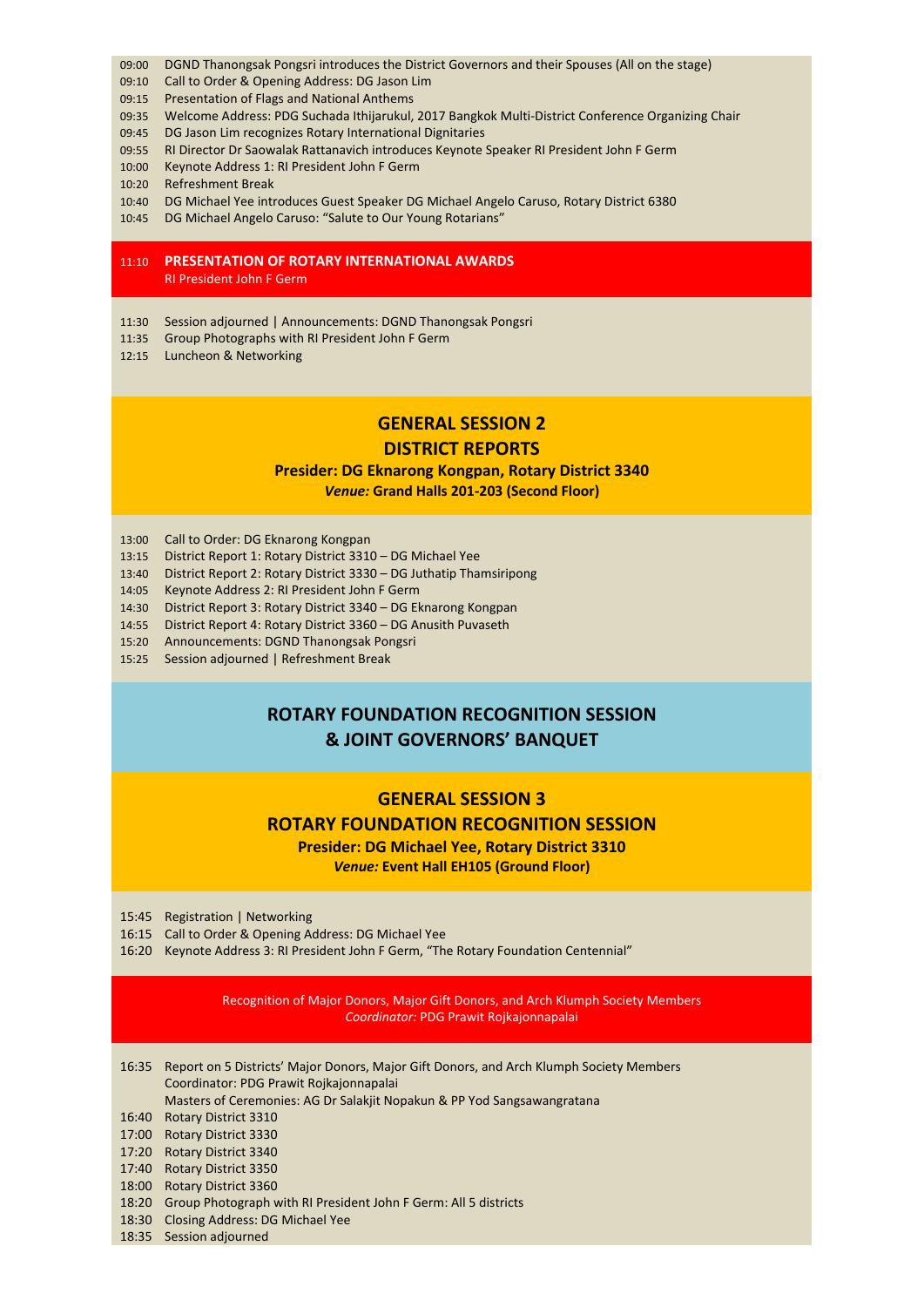### **JOINT GOVERNORS' BANQUET**

#### **Presider: DG Juthatip Thamsiripong, Rotary District 3330**

*Venue:* **Event Hall EH105 (Ground Floor)**

*Attire:* **Formal**

- 18:40 All to be seated
- 18:45 RI Director Dr Saowalak Rattanavich:
	- *In Remembrance of His Majesty the Late King Bhumibol Adulyadej the Great*
- 18:55 DG Juthatip Thamsiripong recognizes Rotary International Dignitaries
- 19:00 Introduction of Clubs and Districts | Entertainment
- 20:00 PRID Noraseth Pathmanand introduces Keynote Speaker PRIP Bhichai Rattakul
- 20:05 Keynote Address: PRIP Bhichai Rattakul
- 20:25 DG Juthatip Thamsiripong Proposes Vote of Thanks
- 20:30 DG Juthatip Thamsiripong presents Memento to PRIP Bhichai Rattakul
- 20:35 Entertainment
- 21:25 Announcements: DGND Thanongsak Pongsri
- 21:30 Joint Governors' Banquet adjourned

#### **SUNDAY 14 MAY 2017**

### **DISTRICT BUSINESS**

# **Rotary Districts 3310, 3350 Breakout Sessions**

*Venue:* **Grand Halls 201-203 (Second Floor)**

08:30 1. Review and Adopt the Audited 2015-16 Financial Statements

- 2. Approve the District's Per Capita Levy
- 3. Election of District's 2019-20 Council on Legislation Representative and Alternate
- 4. Selection of Governor-Nominee 2020-21
- 5. Discuss Legislations (Proposed Enactments/Resolutions) for 2019 Council on Legislations
- 6. Vote on Conference Resolutions
- 7. Promotion of the Atlanta 2017 Rotary International Convention
- 8. Promotion of the Taipei 2017 Rotary Institute
- 9. Promotion of the 2018 District Conference
- 10. Handover of District Conference Flag to the 2018 District Conference
- 11. Presentation of Memento to the 2017 District Conference
- 12. Vote on Courtesy Resolutions
- 13. District Conference Organizing Chair's Report on Registration

10:00 Session adjourned | Refreshment Break

## **GENERAL SESSION 4**

### **CLOSING CEREMONY**

#### **Presider: DG Anusith Puvaseth, Rotary District 3360**

*Venue:* **Grand Halls 201-203 (Second Floor)**

- 10:40 Call to Order
- 10:45 Panel Discussion: "Change and the New Rotary" Moderator: DG Michael Angelo Caruso
- 11:25 DG Michael Yee introduces Guest Speaker IPP Ong Hock Siew, Rotary District 3300
- 11:30 Guest Speaker IPP Ong Hock Siew: "Driving Rotary into the New Era"
- 11:50 District Report 5: Rotary District 3350 DG Jason Lim
- 12:20 Closing Address: RI President John F Germ
- 12:40 All District Governors: Presentation of Mementos
- 13:00 Announcements: DGND Thanongsak Pongsri
- 13:05 Conference adjourned | Farewell Luncheon & Networking
- 14:00 Rotary District 3310: Rotary International District 3310 Berhad Board of Directors' Meeting

**SATURDAY 13 MAY 2017**